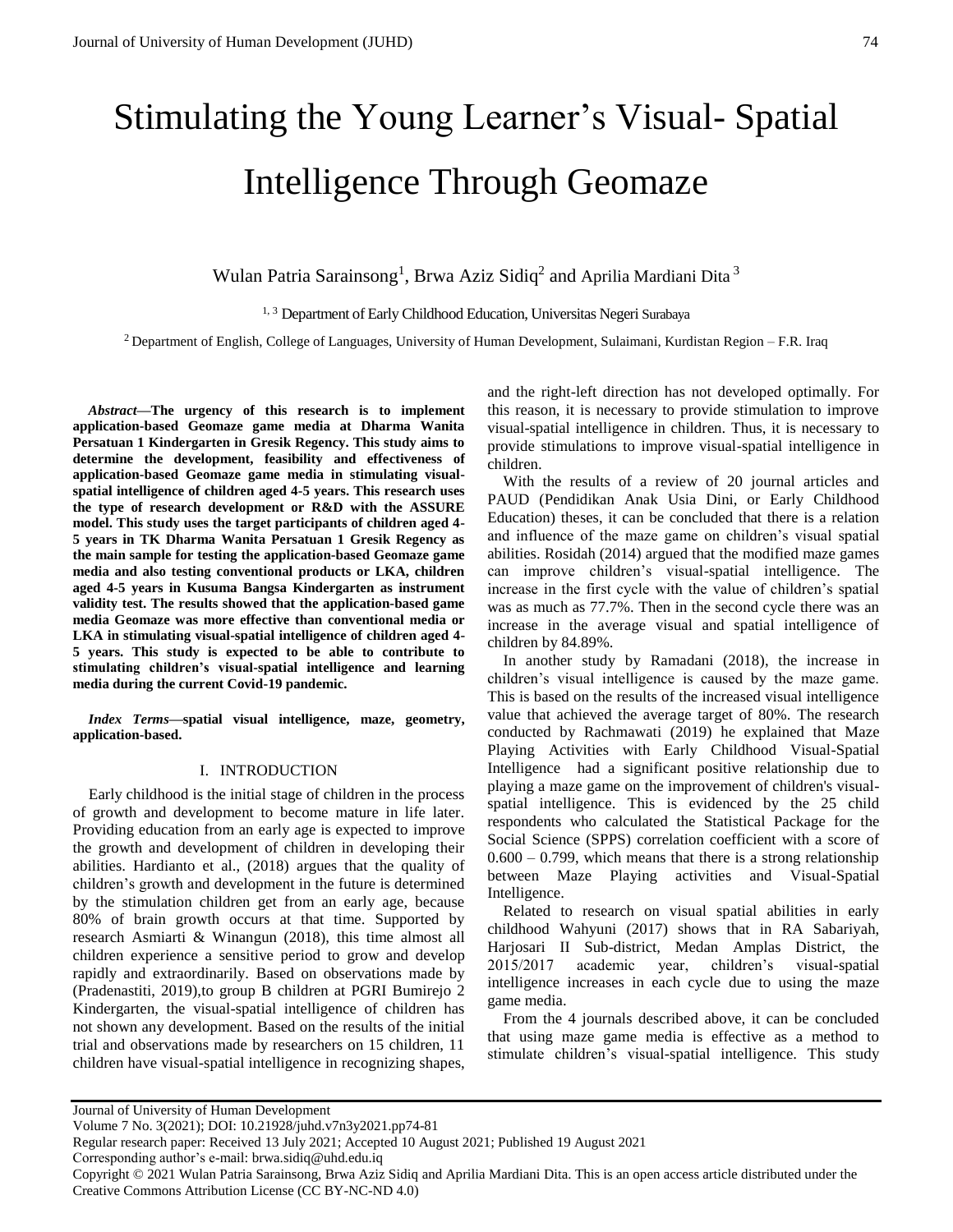focuses on the development of game tools for optimizing children's visual-spatial abilities, which are quite important in children's growth and development. In the current pandemic era, when students are required to participate in online learning, it is difficult for teachers to monitor developments or problems with children's visual-spatial development.

Sujiono & Sujiono (2010) explain that in early childhood a stimulus is given to the 5 senses that are useful for developing children's intelligence. (Fathonah et al., 2020) One part of children's intelligence is visual-spatial intelligence. According to Musfiroh (2009) in (Wahyuni & Pusari, 2015) visualspatial ability can be defined in three key words, namely: 1) Perception; capturing and understanding something through the five senses. 2) Visual spatial; namely the ability of the five senses of sight or eyes, especially on color and space. 3) Transforming; moving the shape of what is visible to the eye into another form or thing. The opinion of Martini Jamaris (2017) in (Pa'indu et al., 2020) expressed that spatial-visual intelligence involves sensitivity into colour, line, shape, size, area, and the relationship between these elements. Armstrong in (Hakim, 2017) argues that visual-spatial intelligence is the ability to visualize images in the mind. Visual-spatial intelligence is used by children in thinking that the form of visualization or images is useful in solving problems or finding answers to a question (Winnuly & Laksimiwati, 2013). Thus, children's visual-spatial intelligence is intelligence possessed by children who show the ability to think or show sensitivity in the form of images in terms of colour, shape, size, space and also the relationship between these elements.

Gunawan (2003) in (Prasusilantari, 2019) states that the characteristics of well-developed visual-spatial intelligence are: 1) Seeing; is used as a learning activity. 2) Ability to find a way out. 3) Remembering and thinking by paying attention to pictures 4) The use of graphs, maps, diagrams, or other visual aids. 5) The desire to doodle, draw, paint, and make sculptures. 6) Linking activitis that include compiling or building three-dimensional games and changing shapes into an object. 7) The ability to have a good imagination. Visualspatial intelligence is one aspect of cognitive development. In children's visual-spatial intelligence, it is necessary to have an understanding of the concept of direction perspective (leftright), geometric shapes, and spatial concepts (Yuliana et al., 2016).

Gardner in Pradenastiti (2019), spelled out that the ability of children's visual-spatial intelligence at the age of 4-5 years, namely the imagination of children at this age starts to develop. Many games can help children to recognize the various shapes, numbers, sizes, balances and differences. At this age, the child's ability to imagine can be translated into a more structured form, which means it is not random. Children aged 4 years in general, already know the spatial two-way binary (pairs) such as the front-back direction, up-down, here and there, although the child still does not understand the right and left directions. (Apriani, 2013). From theis description, it can be said that visual-spatial intelligence is an intelligence that is usually associated with graphics, colors, and images as well as a combination of them.

Various ways or methods are used to stimulate children's visual spatial intelligence, one of the examples is playing Maze. This Maze game has the ability to train children's

visual-spatial intelligence as Subagio et al's in (Wulandari et al., 2018) mentioned that maze is a puzzle game wherein the players have entere the door, and then they must find a way out to end the game.

From the aforementioned, it can be inferred the maze is a game in the form of a maze or a tortuous path with the aim of solving simple problems through the instructions provided for a way out. Maze can be integrated with learning geometry and colour into child's learning process to simplify and identify the characteristics of geometric shapes. According to Lestari (2016) the introduction of geometric shapes in early childhood can be done by introducing, pointing, naming and collecting objects based on geometric shapes. Quroisin (2015) argues that lessons on geometric shapes can be combined with other learning activities in each theme or integrated learning. One example is combining the introduction of geometry with a variety of colors. In addition to introducing geometric shapes at the age of 4-5 the introduction of color is also important, its aims is for children to be able to distinguish and know the types of basic and complementary colors (Hernia, 2013). The ability to recognize colors in children can be done by classifying objects based on color and vice versa.

In a previous study of Wahyuni (2017) the visual spatial of children in RA Sabariyah, Harjosari II Subdistrict, Medan Amplas Subdistrict, in the 2015/2017 academic year was very low with an average percentage of 26.5%. After playing mazes, children's visual spatial increases by an average percentage of 41% in cycle, in cycle 2 the average percentage result is 57.5% and in cycle 3 the average is 85%. Hence, it can be assumed that children's visual-spatial intelligence can be improved through Maze games. From observations made on children aged 4-5 years at Dharma Wanita Persatuan Gresik Kindergarten, it can be concluded that children have problems with visual-spatial intelligence in terms of recognizing geometric shapes and colors. One of the contributing factors is the current state of the Covid-19 pandemic which can make children less interested and not focused on the learning provided by online teachers. In this situation there is a need for innovation and development in learning. One of them is by making interesting learning media. The media must support online learning so that children's intelligence remains stimulated, especially their visual-spatial intelligence.

Therefore, the researcher raised the title "Development of Application-Based Geomaze Game to Stimulate Visual Spatial Intelligence of Children aged 4-5 Years". This maze game is designed in the form of an application to support online learning during the current pandemic. The purpose of this study is to determine the process of developing applicationbased Geomaze media and to determine the results of the effectiveness of this media as well as to determine the results of the validity of the instruments used. The urgency in this research is to implement application-based Geomaze media at Dharma Wanita Persatuan Gresik Kindergarten. This research is expected to be able to contribute to optimizing the visualspatial abilities of children aged 4-5 years and developing learning media during the current COVID-19 pandemic which requires children to learn online.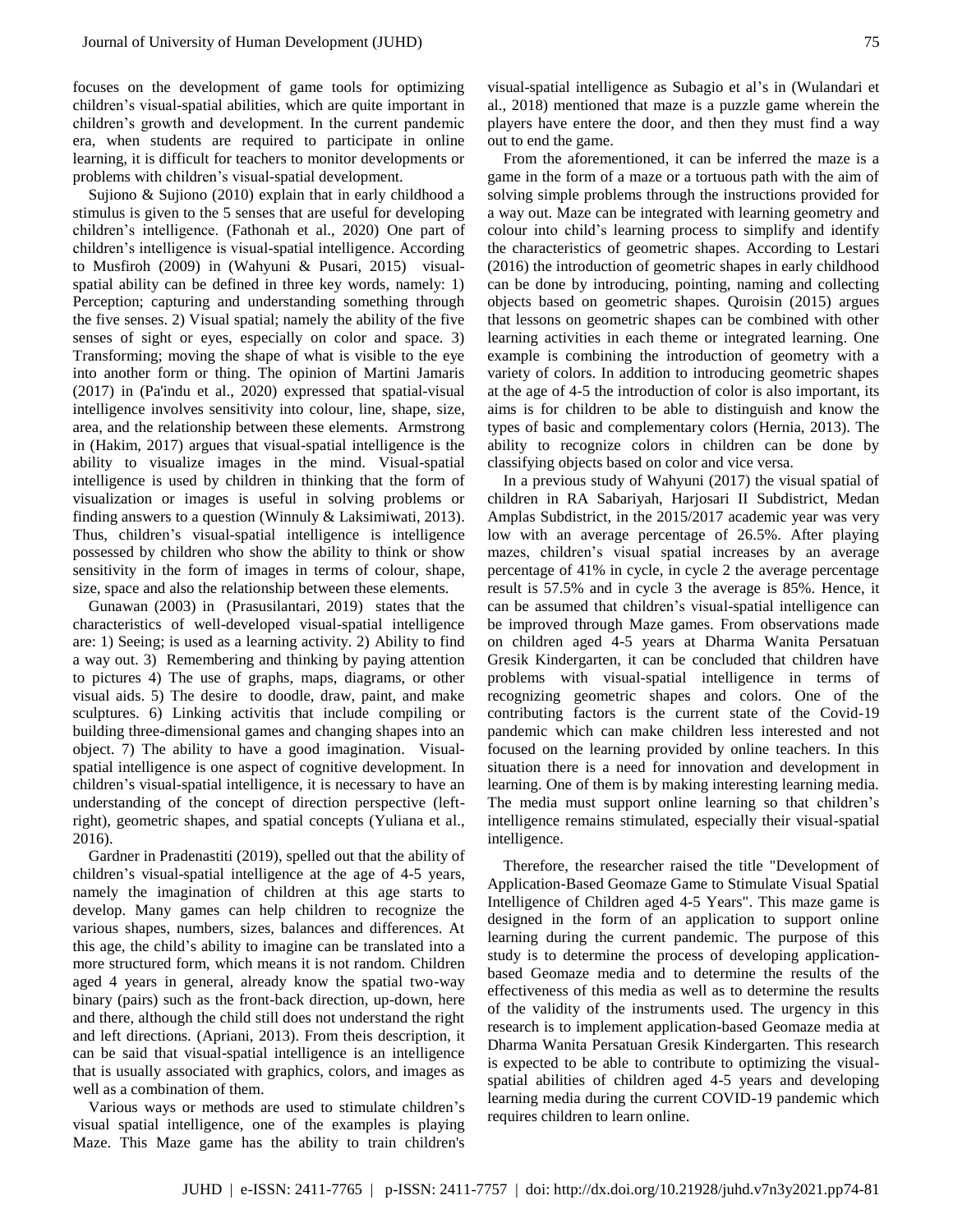## II. METHODS

## *A. Research Designs*

In this study, the type of research is Research and Development (R&D). According to Richey quoted by Sani, et al (2018) in (Soraya & Hasmalena, 2019) Research and Development is research that is carried out systematically with steps of designing, innovating products and evaluating products with criteria of effectiveness and internal consistency. This study uses the ASSURE model of R&D research



*Figure 1. ASSURE Model*

## *1) Analyze Learner*

Researchers at this stage carry out an analysis to determine the background needs of a developed learning design. Researchers identified children aged 4-5 years at Dharma Wanita Persatuan Gresik Kindergarten. According the results of the analysis, it can be concluded that children are still confused in mentioning the names of flat shapes, namely rectangles, triangles, and circles. Lack of learning provided by teachers and parents can be one of the factors. Online learning during the Covid-19 pandemic was felt to be less effective in delivering learning and also evaluating children by teachers.

#### *2) State Standards and Objectives*

After conducting an analysis, the next step is to identify the problems experienced by children based on the needs analysis that has been carried out at an early stage. Thus researchers can determine what media is suitable for the needs of children aged 4-5 years. The media certainly aim to optimize the visual-spatial ability of children aged 4-5 years.

#### *3) Select, Strategies, Technology, Media, and Materials*

After identifying the needs and problems experienced by the children, the next stage is to select the strategy used, namely using game media as a means of optimizing children's visual-spatial intelligence. Application-based game media is chosen by researchers on the grounds that they can be reached by the wider community and are easier to carry anywhere because they can be downloaded via cellphones/gadgets. Next is to determine the appropriate material, and to think about the benefits of using game media for children's visual-spatial abilities. After that, one can make a prototype by designing the content of the game that can optimize children's visual-spatial intelligence and design feasibility instruments. The following is an image of the prototype / design of the geomaze game:



**Figure 2 Figure 1**











Figure 5 **Figure 6** 



**Figure 7**

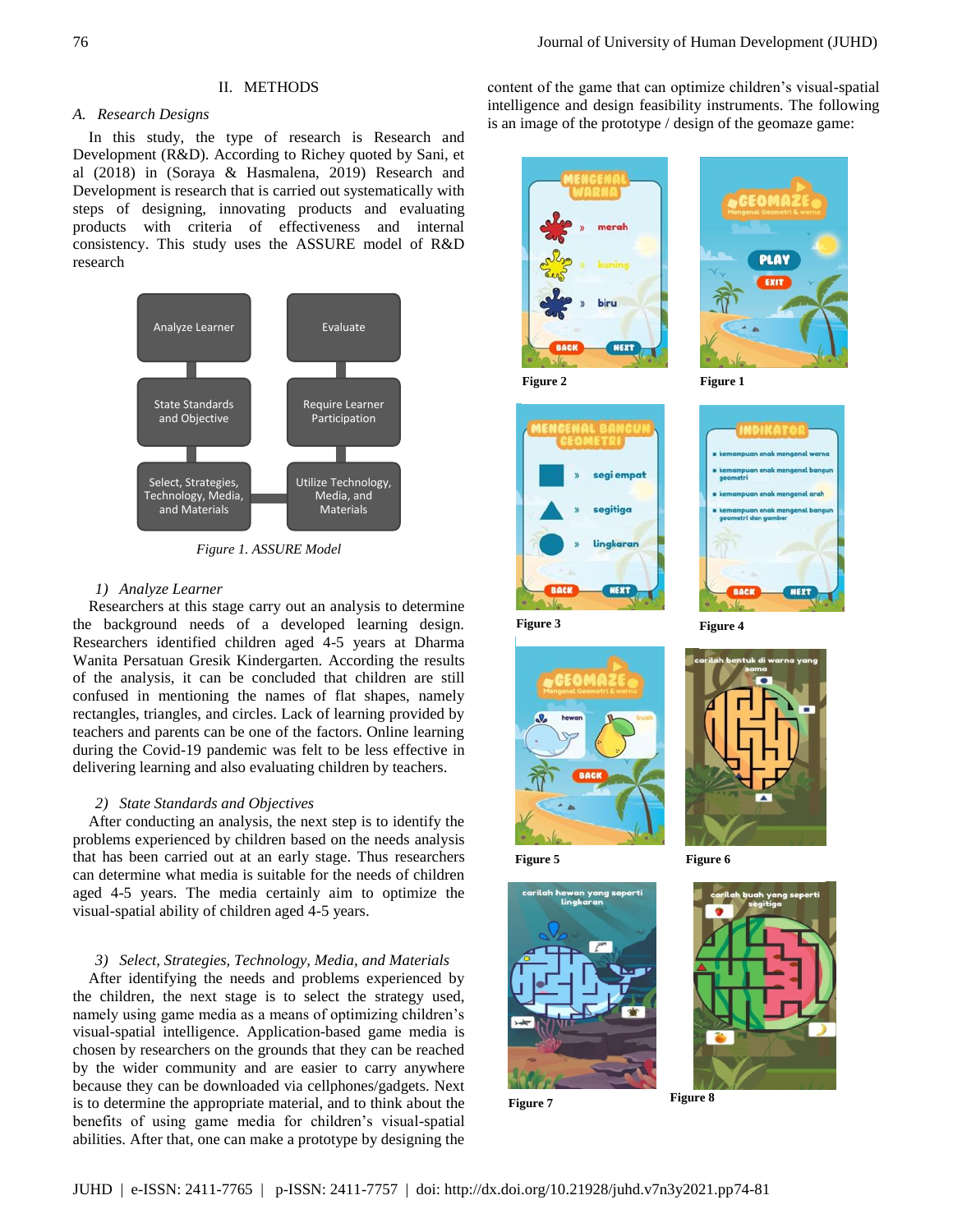



**Figure 12 Figure 11** 





Figure 1 explains the Geomaze game cover. This cover will show the name of the maze game that will be played by the children. In this section there is an option to play or exit the game. When the new game is opened there will be songs throughout the game so that children don't feel bored while playing. Figure 2 is about color recognition; children will be introduced to various basic colors, namely red, yellow and blue after the introduction of basic colors. Figure 3 explains that the children will be introduced to various simple geometric shapes and their names, including rectangles, triangles, and circles in figure 4 there will be a description of the indicators of the game that will be played by the children. And then, in Figure 5 the children will choose the theme of the maze game to be played. There are two choices of themes, namely the animal theme with a whale-shaped maze and a fruit theme with a pear-shaped maze. The other figures, 7-11, provide an explanation about the levels of the Geomaze game that will be played by children, which consists of three levels and different images on each theme. Figure 12 contains rewards for children who have played to the end. This reward contains praise so the children feel happy and enthusiastic after playing the game. This reward appears when the child has played 3 levels in each theme. There is an option to exit the game or return to choose a different theme.

#### *4) Utilize Technology, Media, and Materials*

In selecting media, researchers used application-based game media on the grounds that children would be more interested in games on gadgets and these were suitable for learning during the Covid-19 pandemic which could help children recognize flat shapes or geometry. This media is designed based on an application that is considered to be able to attract children's attention as a medium for learning at home. Children will also increase their learning experience with geomaze games that can develop children's visual-spatial intelligence.

#### *5) Require Learner Participation*

In this case the researchers tried to attract the interest of teachers in the development of children's learning. The method used is the distribution of the application-based color geometry maze game developed by the current researcher. Then the distribution of a questionnaire in the form of a Google form is useful to determine the feasibility and effectiveness of using application-based color geometry maze media. The questionnaire is filled out by teachers with a minimum standard of S1.

## *6) Evaluate*

In this stage, the researcher has gone through the validation stage by material experts and media experts by PG PAUD Lecturers, Faculty of Education, State University of Surabaya and feedback from teachers. By going through the material and media reliability test, normality test, homogeneity test and descriptive test for the effectiveness of applicationbased color geometry maze media.

## *B. Research Sample*

The target participants or respondents are children, to get an idea of their visual-spatial intelligence. Due to the limitations during the COVID-19 pandemic, it is parents who will evaluate the visual-spatial abilities of their children. For the mechanisms, the maze media that has been developed based on that the application will be shared with parents through a formal appeal letter from the school concerned. In addition, an online questionnaire via a google form will be attached to the appeal letter. The questionnaire items will go through a validity test, and a reliability test first.

The Kindergarten that will be used as the target of participants and testing the instrument is Dharma Wanita Persatuan Gresik Kindergarten as a kindergarten targeting the main sample with a minimum school criteria of B accredited, implementing Curriculum-13 learning, and still applying conventional learning such as question and answer and LKA. In addition, the Kusuma Bangsa Gresik Kindergarten is where the validity of the instrument will be tested with the same school criteria.

## *C. Research Instruments and Procedures*

This development research collects data using research instruments in the form of: Questionnaire sheets for material and media validation by experts and observation sheets. Validation questionnaire sheets were given to material experts and media experts to determine the effectiveness of application-based color geometry maze media as learning media that can optimize visual-spatial intelligence of children aged 4-5 years. Then the observation sheet will use a questionnaire to measure visual-spatial abilities in children aged 4-5 years at Dharma Wanita Persatuan Gresik Kindergarten. The questionnaire will be given to parents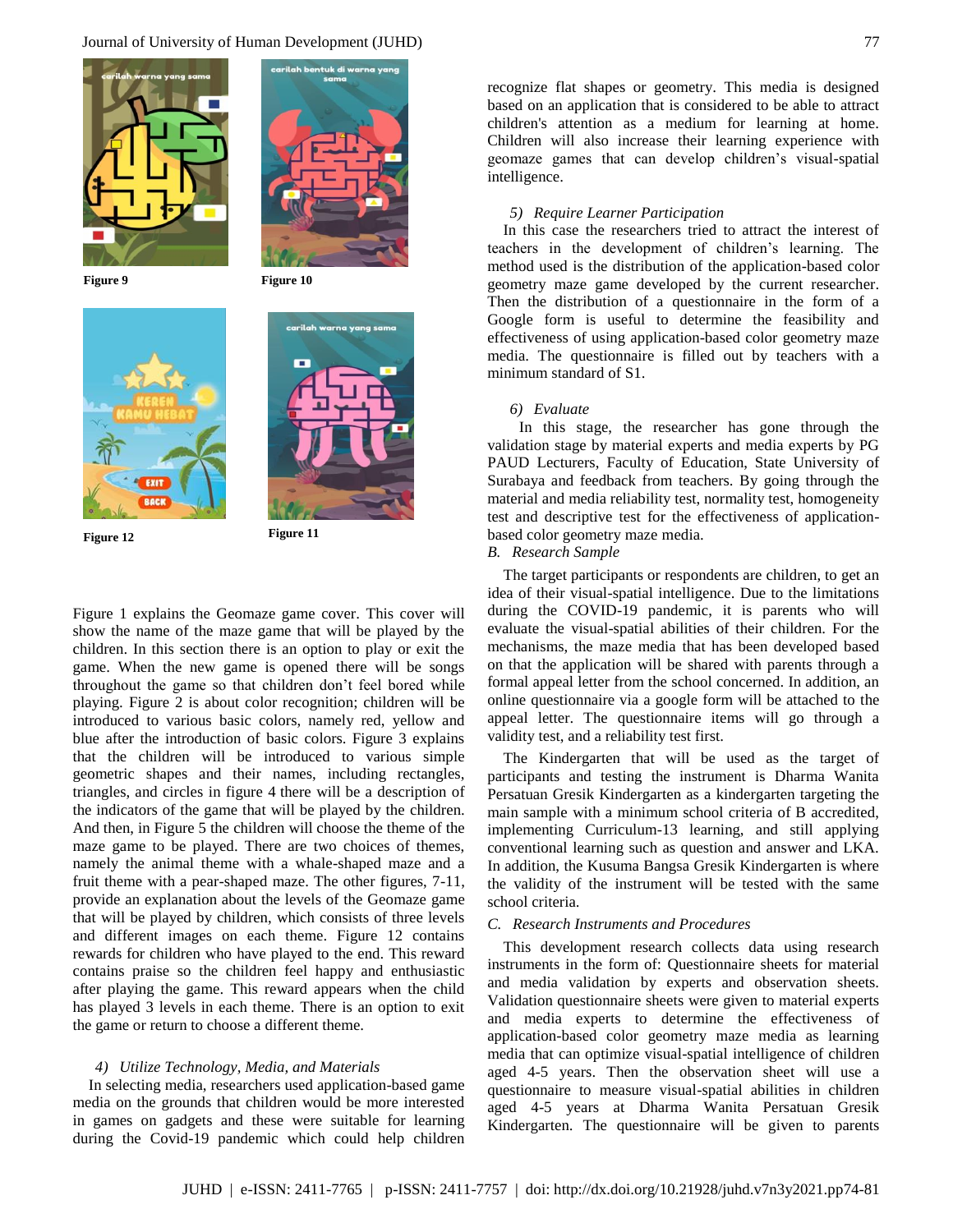online using a Google form through an appeal from the school. The instrument points are attached in attachments  $1 - 4$ .

## *D. Data Analysis*

Data analysis in this study is divided into two parts:

- 1. Prior to the empirical test, validity and reliability tests were carried out on the question items in the questionnaire. Analysis of the data used is Pearson correlation or product moment to see the level of validity of the item or question and determine the feasibility of the statement item. Then perform a reliability test using Cronbach's alpha formula to determine the level of reliability in the instrument.
- 2. After testing the validity and reliability of the instrument, the next step is to clarify the child's average score (mean) on the child's visual-spatial ability in understanding geometric shapes.

This stage aims to get an overview of the visual-spatial ability in children. In addition, the instrument to test the effectiveness of the application-based color geometry maze game is carried out through only 1 stage; the feasibility test of material experts and media experts.

## III. RESULTS AND DISCUSSION

The feasibility of this application-based Geomaze game media is evidenced by a validation test carried out by media experts and material experts by PG PAUD UNESA lecturers. The acquisition of the material validation test in the application-based Geomaze game shows a mean value of 3.75 which is close to a score of 4 which shows a range of 76-100 which means that the material validation test is declared very effective. Then the media validation test value gets a mean value of 3.70 which is close to a score of 4 with a range of 76- 100 which indicates that the media validation test is declared very effective. From the results of the material and media validation tests, it can be concluded that the application-based Geomaze game media is very feasible to be tested on children.

In addition to conducting validation tests on material experts and media experts, researchers also conducted validation tests on PAUD teachers with a minimum educational qualification of S1 PAUD by distributing a questionnaire in the form of a Google form that was accessed via a link to support the validation of material experts and media experts. Based on the results of the descriptive test of the application-based Geomaze game material and media conducted by the teacher, it can be concluded that the display item has a mean value of 3.91 approaching a score of 4 with a range of 76-100, which means that the respondent's response states that the display level on the Geomaze game media on the application is very effective. Furthermore, the material presentation items receive a mean value of 3, 77 which is close to a score of 4 with a range of 76-100, which means that respondents' responses state that the level of presentation of material on application-based Geomaze game media is very effective. Then for the benefit item, the mean value is 3.81, close to a score of 4 with a range of 76-100, which means that the respondent's responses state that the level of effectiveness in the application-based Geomaze game media is very effective.

The next is the results of the validity test on each item of parents' perceptions of the visual-spatial intelligence of children aged 4-5 years. The question items given are valid. The calculation of the validity test was carried out using IBM SPSS 20 with a significance level of 0.05 with the results of rcount above (0.514) on each question item, which means that the value of r-count > r-table so that the data obtained for each question item was declared valid.

The reliability test on the parental perception questionnaire on children's visual-spatial intelligence using the Cronbach's Alpha formula showed the result (0.832), and then the parent questionnaire on the use of application-based Geomaze game media was (0.892). From these results it can be interpreted that the coefficient value of parents' perceptions of children's visual-spatial intelligence and application-based Geomaze game media is above 0.6. From the results of the reliability test both questionnaires proved reliable.

After the Validity Test and Reliability Test were declared valid and reliable, the Classic Assumption Test was carried out, namely the Normality Test and the Homogeneity Test.

**Table (1)** Normality and Homogeneity Test

|                | <b>Normality</b><br>(Shapiro-Wilk) | <b>Homogeneity</b> |  |
|----------------|------------------------------------|--------------------|--|
| X1             | 0,139                              | 0,252              |  |
| X <sub>2</sub> | 0,921                              | 0,092              |  |

**Note**: X1: App-based Geomaze Game; X2: Conventional Media

Based on the Normality test, the residual value is said to be normal if the Sig value  $> 0.05$ . Table 1 shows that the two variables have a significance value of (0.139) for applicationbased Geomaze game media and (0.921) for conventional media or LKA, which means the value of Sig is greater, so that the values of the two variables are normally distributed. And from the homogeneity test, the significance value of the application-based Geomaze game media variable shows a value of (0.252) and the significance value of the conventional media variable or LKA shows a value of (0.092). Then both sig values are greater than 0.05 then the data in this study is said to have the same variance or homogeneity.

Application-based Geomaze game media is effective to stimulate visual-spatial intelligence of children aged 4-5 years. It can be seen from the analysis of media feedback given to parents in the form of a questionnaire via Google form using descriptive statistical analysis. The following rubric is used;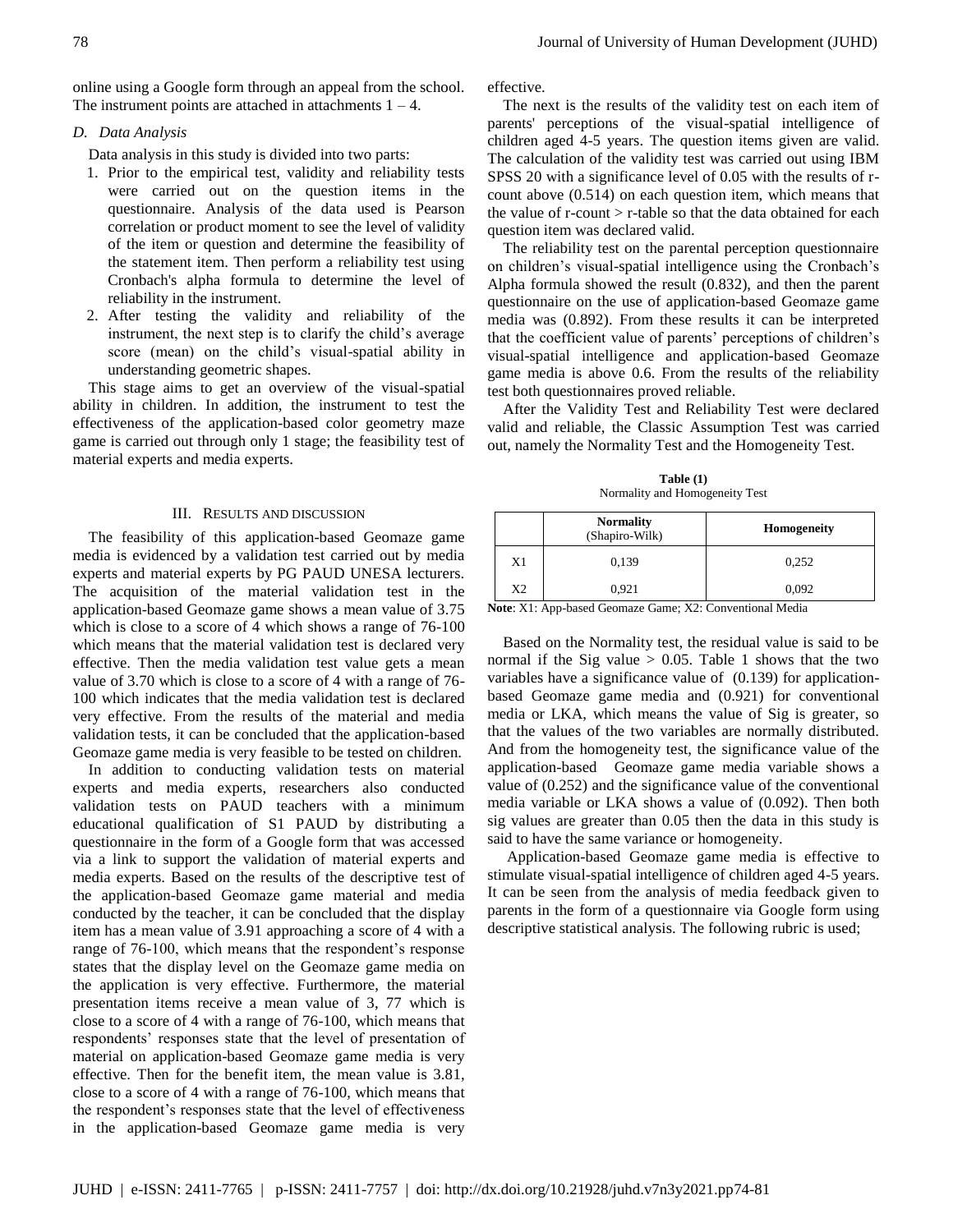| <b>Score</b>                | <b>Application-Based</b><br><b>Geomaze Game</b> |                                        |                                | <b>Conventional Media</b> |                              |                                |
|-----------------------------|-------------------------------------------------|----------------------------------------|--------------------------------|---------------------------|------------------------------|--------------------------------|
| <b>Items</b>                | Mea<br>n                                        | Std.<br><b>Deviatio</b><br>$\mathbf n$ | <b>Effectivenn</b><br>es Score | Mea<br>n                  | Std.<br><b>Deviatio</b><br>n | <b>Effectiven</b><br>nes Score |
| Color<br>Sensitivit<br>y    | 3,40                                            | 0.49                                   | 3                              | 3,03                      | 0,61                         | 3                              |
| Knowing<br>Geometr          | 3.33                                            | 0,47                                   | 3                              | 3,27                      | 0.58                         | 3                              |
| Knowing<br>Direction<br>S   | 3,56                                            | 0,50                                   | 4                              | 3.04                      | 0,60                         | 3                              |
| Geometr<br>y and<br>Objects | 3,44                                            | 0,50                                   | 3                              | 2,98                      | 0,65                         | 3                              |

**Table (2)** Scoring Rubric Descriptive Test

Refer to Table 2, the following table is the comparison of mean and standard deviation between application-based geomaze game and conventional media.

Table 3, shows the results of feedback from parents on children's visual-spatial intelligence conducted by filling out an online survey via Google form and the following descriptive test results were obtained:

#### *1) Color Sensitivity Items:*

The color sensitivity item on the application-based geomaze game media shows a mean value of (3.40), close to a score of 3 which indicates a range of 21-30, meaning that the color sensitivity item on children's spatial intelligence on geometry puzzle media develops as expected. In conventional media using LKA, the color sensitivity item shows the mean of (3.03), close to 3 which indicates a range of 21-30, meaning that the color sensitivity items on children's spatial intelligence using the LKA develop as expected. *(source: IBM SPSS 20 data output)*

#### *2) Knowing Geometry Items:*

Items recognizing geometry in application-based Geomaze game media show a mean value of (3.33), approaching a score of 3 which indicates a range of 21-30, meaning that items recognizing geometry in application-based Geomaze games develop as expected. Then in conventional media using LKA, the item recognizing geometry shows a mean value (3.27), close to number 3 which indicates a range of 21-30, meaning that items recognizing geometry in children's visual-spatial intelligence using conventional media develop as expected.

#### *3) Item Knowing Directions*

The item knowing direction in application-based Geomaze game media shows a mean value of (3.56), close to a score of 4 which indicates a range of 31-40, meaning that the item recognizing direction in children's spatial visual intelligence on Geomaze game media is developing very well. Meanwhile, as in conventional media using LKA, the item knowing direction shows the mean value of (3.04), close to a score of 3

which indicates a range of 21-30, meaning that the item recognizing direction in children's visual spatial intelligence using conventional media develops as expected.

| Table $(3)$                                                             |  |  |  |  |
|-------------------------------------------------------------------------|--|--|--|--|
| The Comparison of Mean and Standard Deviation Between Application-Based |  |  |  |  |
| Geomaze Game and Conventional Media                                     |  |  |  |  |

| <b>Score</b>   | Range     | <b>Information</b>  |
|----------------|-----------|---------------------|
|                | $0 - 10$  | Undeveloped         |
| $\overline{c}$ | $11 - 20$ | <b>StartGrowing</b> |
| 3              | $21 - 30$ | Growing As Expected |
| 4              | $31 - 40$ | Very Well Developed |

#### *4) Geometry and Objects Items*

Geomaze items and objects in application-based Geomaze game media show a mean value of (3.44), close to a score of 3 which indicates a range of 21-30, meaning that geometry items and objects in application-based Geomaze game media develop as expected. In conventional media or LKA, geometry items and objects show a mean value of (2.98), which is close to a score of 3 with a range of 21-30, meaning that geometry items and objects in conventional media develop as expected.

After the Classical Assumption Test and Descriptive Analysis, then Regression Analysis is carried out, which is used to determine the effect of the variables. In this study, the application-based Geomaze game media is used as a treatment group variable and conventional media or LKA as a control group. The following are the results of multiple regression analysis calculations:

| Table (4)                                                                    |
|------------------------------------------------------------------------------|
| The Influence of Two Media on Visual Spatial Intelligence of Children Age 4- |
| 5 Years                                                                      |

| <b>Variable</b> | <b>Reggresion</b><br><b>Coefficient</b> | $t(t_{table} = 2.179)$ | Sig.  |
|-----------------|-----------------------------------------|------------------------|-------|
| Constant        | 7,046                                   |                        |       |
| X1              | 0,570                                   | 3,103                  | 0,009 |
| X <sub>2</sub>  | 0,237                                   | 1,766                  | 0,103 |

(source: IBM SPSS 20 data output)

Note: Y : Visual Spatial Intelligence of 4-5 Years Old Children; X1: Application-Based Geomaze Game Media; X2 : Conventional Media or LKA

Marlius (2018), hypothesis testing uses the assumption that the significance level of the alternative hypothesis or Ha accepted is below 0.05, which means that there is an effect on the dependent variable. And the alternative hypothesis or Ha is rejected if the significant value is greater than 0.05, which means that there is no effect on the dependent variable. If it is seen in the table above that the value of (Sig.) X1 is  $0.009 <$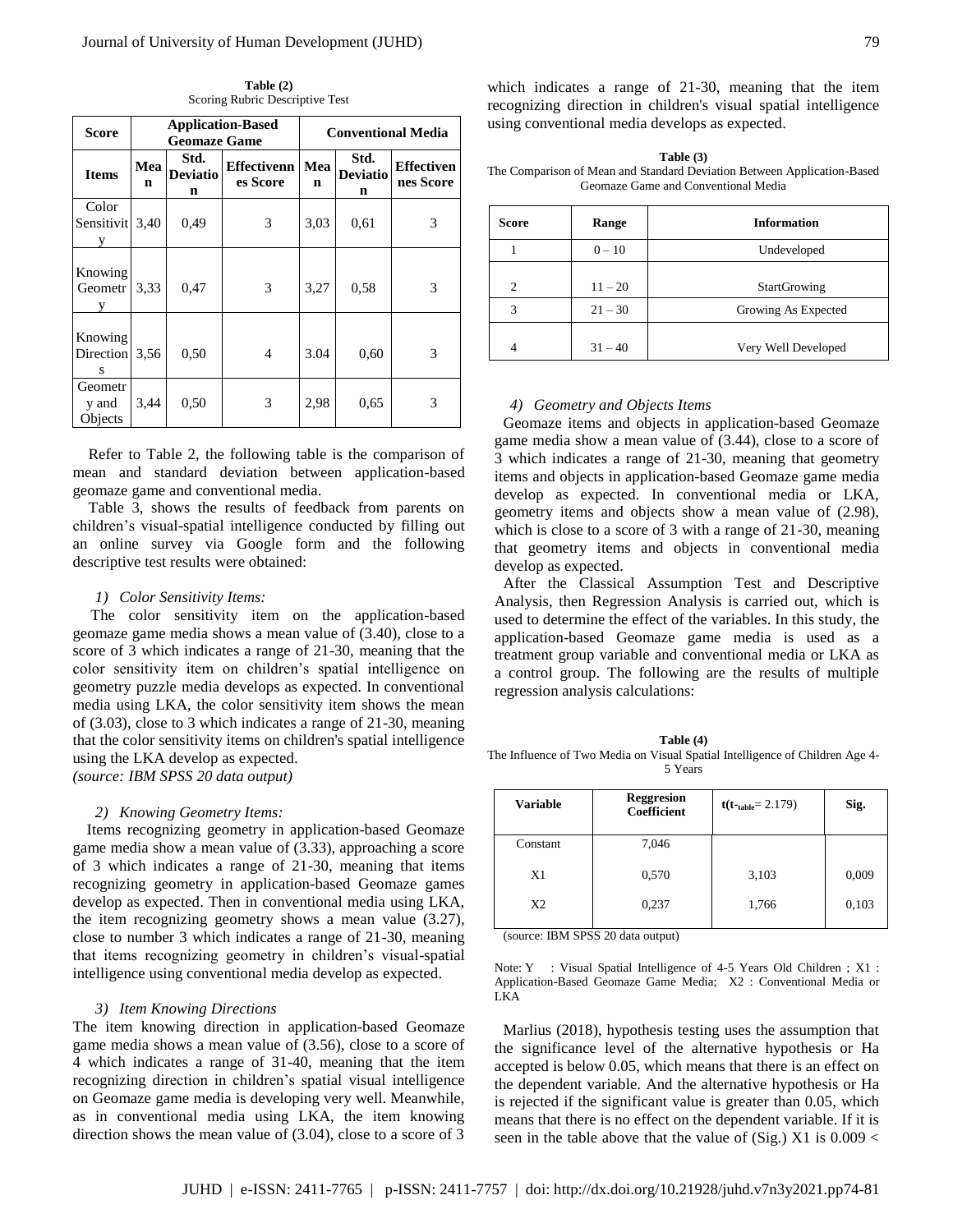0.05, then H1 is acceptable, which means that there is an influence of the application-based Geomaze game media on the visual-spatial intelligence of children aged 4-5 years. While the value of (sig.)  $X2$  is  $0.103 > 0.05$ , then H2 is not accepted, which means that there is no influence of conventional media or LKA on visual-spatial intelligence of children aged 4-5 years. So it can be concluded that the application-based Geomaze game media affects the visualspatial intelligence of children aged 4-5 years. These results are supported by Musfiroh & Tadkiroatun (2005), that children's visual-spatial intelligence is related to the child's ability to capture color, know direction and space accurately and change the visual capture into other forms such as decoration, architecture, painting, and sculpture.(Lestari et al., 2018). Children with visual-spatial intelligence will tend to be easier to understand a perception or visual that includes sensitivity to color, line and shape, space, form.

## **CONCLUSION**

The problem of children's visual-spatial intelligence can cause children to be less able to recognize colors and distinguish geometric shapes. To overcome this problem, the results of the current study show that the Geomaze game media can stimulate the visual-spatial intelligence of children aged 4-5 years in Gresik, especially TK Kusuma Bangsa and TK Dharma Wanita Persatuan 1 Gresik Regency.

In learning, using the application-based Geomaze game, it is proven to be effective in stimulating visual-spatial intelligence of children aged 4-5 years, especially in recognizing geometric shapes and colours. From the obtained data, it can be concluded that the application-based Geomaze game media is effective for stimulating visual-spatial intelligence of children aged 4-5 years. This is evidenced by the results of the Regression Test showing that there is an influence of application-based Geomaze game media on the visual spatial intelligence of children aged 4-5 years. The conventional media or LKA shows that there is no influence of conventional media or LKA on the visual-spatial intelligence of children aged 4-5 years. In line with previous research by Wahyuni (2017) which shows that maze playing media can improve children's visual-spatial intelligence in RA Sabariyah, Harjosari II Sub-district, Medan Amplas District, 2015/2017 academic years this is shown from the results of research that continue to increase in each cycle.

The implication of this research is that the use of geomaze game media is effective in stimulating visual-spatial intelligence of children aged 4-5 years in recognizing colors and geometric shapes. The selection of appropriate and influential learning media for children's visual-spatial intelligence is very important. This application-based Geomaze game media is effectively used as a learning support to stimulate children's visual-spatial intelligence while at school or at home as online learning during the current Covid-19 pandemic.

Parents and teachers truly do need to stimulate and improve children's visual-spatial intelligence. Efforts to stimulate intelligence can be done by providing media for children that are varied, innovative, and interesting which are children's favorites. It aims to make children happy and interested in

learning without any coercion so that children will not get bored easily. In this regard, this application-based Geomaze game can be considered as a tool or medium in providing a good impact on children's visual-spatial intelligence. For further research, it is recommended to carry out development to come up with newer and innovative ideas.

#### ACKNOWLEDGMENT

This study was supported by the State University of Surabaya. We would like to thank all the staff and lecturers of Early Childhood Department, State University of Surabaya for their support during this research.

#### **REFERENCES**

- Apriani, S. (2013). Mengembangkan Kemampuan Visual Spasial Melalui Kegiatan Membentuk Finger Painting Kelompok B di TKIT Luqmanul Hakim. Skripsi, 11.
- Asmiarti, D., & Winangun, G. (2018). The Role of YouTube Media as a Means to Optimize Early Childhood Cognitive Development. 2.
- Fathonah, M. F., Wahyuningsih, S., & Syamsuddin, M. M. (2020). Efektivitas Media Audio VIisual Terhadap Kecerdasan Visual Spasial Anak Usia 5-6 Tahun. Kumara Cendekia, 8(2), 143. https://doi.org/htpps://doi.org/10.20961/kc.v8i2.39789
- Fitrianingsih, Y., Suhendri, H., & Astriani, M. M. (2019). Pengembangan Media Pembelajaran Komik Matematika Bagi Peserta Didik Kelas VII SMP / MTS Berbasis Budaya. Jurnal PETIK,  $5(2)$ , 38–40. https://doi.org/https://doi.org/10.31980/jpetik.v5i2.567
- Hakim, A. (2017). Upaya Meningkatkan Kecerdasan Visual Spasial Melalui Permainan Puzzle pada Anak Kelompok A di TK Aisyiyah Pabelan Kartasura Sukoharjo Tahun Ajaran 2016/2017. Skripsi.
- Hardianto, I., Wiryokusumo, I., & Walujo, D. A. (2018). Developing Non-Fiction Book on Animal Characteristics to Stimulate Cognitive Development of Early Childhood. International Journal For Innovation Education and Research,  $6(12)$ , 255.

[https://doi.org/https://doi.org/10.31686/ijier.Vol6.Iss12.1275](https://doi.org/https:/doi.org/10.31686/ijier.Vol6.Iss12.1275)

- Hernia, H. (2013). Kemampuan Mengenal Warna Pada Anak Usia 4-5 Tahun di TK Segugus III Kecamatan Panjatan Kabupaten Kulon Progo. Skripsi, 4.
- Lestari, A. T. (2016). Pengaruh Permainan Maze Terhadap Kemampuan Geometri Anak Kelompok B di TK Dharma Wanita Persatuan Babat Toman. Skripsi, 16.
- Lestari, D., Munawar, M., & Karmila, M. (2018). Upaya Meningkatkan Kecerdasan Visual-Spasial Melalui Kegiatan Membatik Pada Anak Usia 4-5 Tahun Di KB-TK Khodijah 04 Tembalang Tahun pelajaran 2016/2017. PAUDIA,7(1),4. https://doi.org/htpps://doi.org/10.26877/paudia.v7i1.248
- Marlius, D. (2018). Pengaruh Dimensi Kualitas Pelayanan Website Akademik Terhadap Kepuasan Mahasiswa Pada Stie "Kbp." Jurnal Ipteks Terapan,  $12(2)$ , 122. https://doi.org/10.22216/jit.2018.v12i2.633
- Pa'indu, S., Sinaga, R., & Keriapy, F. (2020). Studi Kecerdasan Visual-Spasial Pada Anak Usia 5-6 Tahun Melalui Sentra Balok. Jurnal Teologi Dan Pendidikan Kristiani, 1(1),82.http://hologos.college/ejournal/index.php/shamayim/i ndx
- Pradenastiti, N. (2019). Pengaruh Penggunaan Metode Permainan Mencari Jejak Untuk Meningkatkan Kecerdasan Visual Spasial Anak. Skripsi, 14–15, 44.